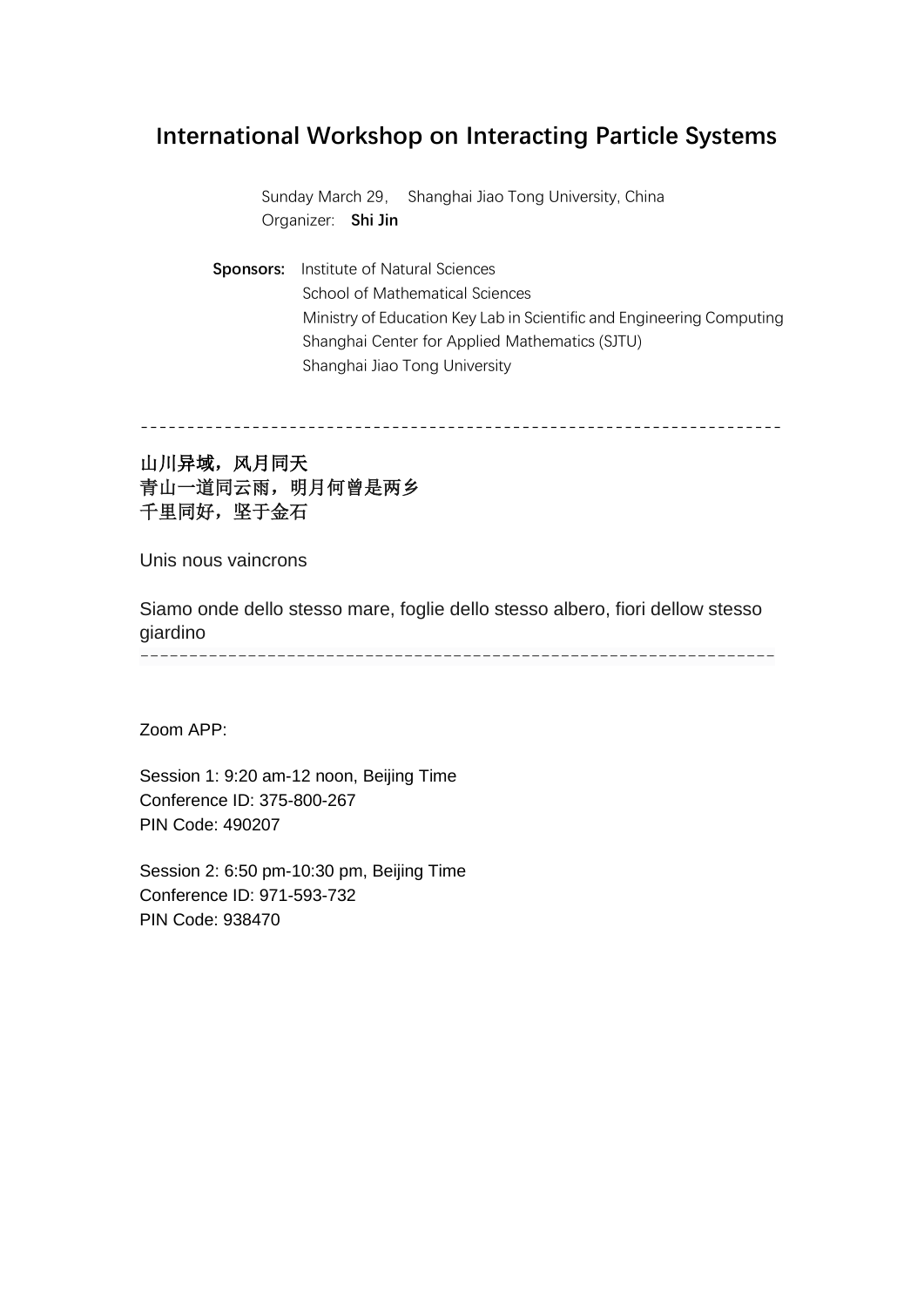# **Schedule** (all Beijing time)

## **Session 1**

- 09:30-10:00 **Jian-Guo Liu**, Duke University, USA Data-driven efficient solvers and predictions of conformational transitions for Langevin dynamics on manifold in high dimensions
- 10:05-10:35 **Seung-Yeal Ha**, Seoul National University, Korea Emergent behaviors of thermomechanical Kuramoto ensemble on a ring lattice
- 10:40-11:10 **Jingwei Hu**, Purdue University, USA A deterministic particle method for the homogeneous Landau equation
- 11:15-11:45 **Zhenfu Wang**, University of Pennsylvania, USA Quantitative Methods for the Mean Field Limit Problem

### **Session 2**

- 18:50-18:55 Opening remarks by the organizer
- 19:00-19:20 **Francois Golse**, Ecole Polytechnique, France Convergence of time splitting methods for quantum dynamics in the semiclassical regime 19:25-19:45 **Thierry Paul**, Sorbonne University, France Quantum transport is cheaper
- 19:50-20:10 **Jose Carrillo**, Imperial College, UK
	- Consensus Based Models and Applications to Global Optimization
- 20:15-20:35 **Lorenzo Pareschi**, University of Ferrara, Italy Monte Carlo Stochastic Galerkin methods for the Boltzmann equation
- 20:40-21:00 **Sergio Simonella,** Ecole Normale Superieure Lyons, France Dynamical connectivity of hard spheres
- 21:05-21:25 **Franca Hoffman**, California Institute of Technology, USA Kalman-Wasserstein Gradient Flows
- 21:30-22:50 **Ruiwen Shu**, University of Maryland, USA

Equilibration of aggregation-diffusion equations with weak interaction forces

21:55-22:15 **Peter Pickl**, University of Munich, Germany Derivation of the Vlasov equation for short range interactions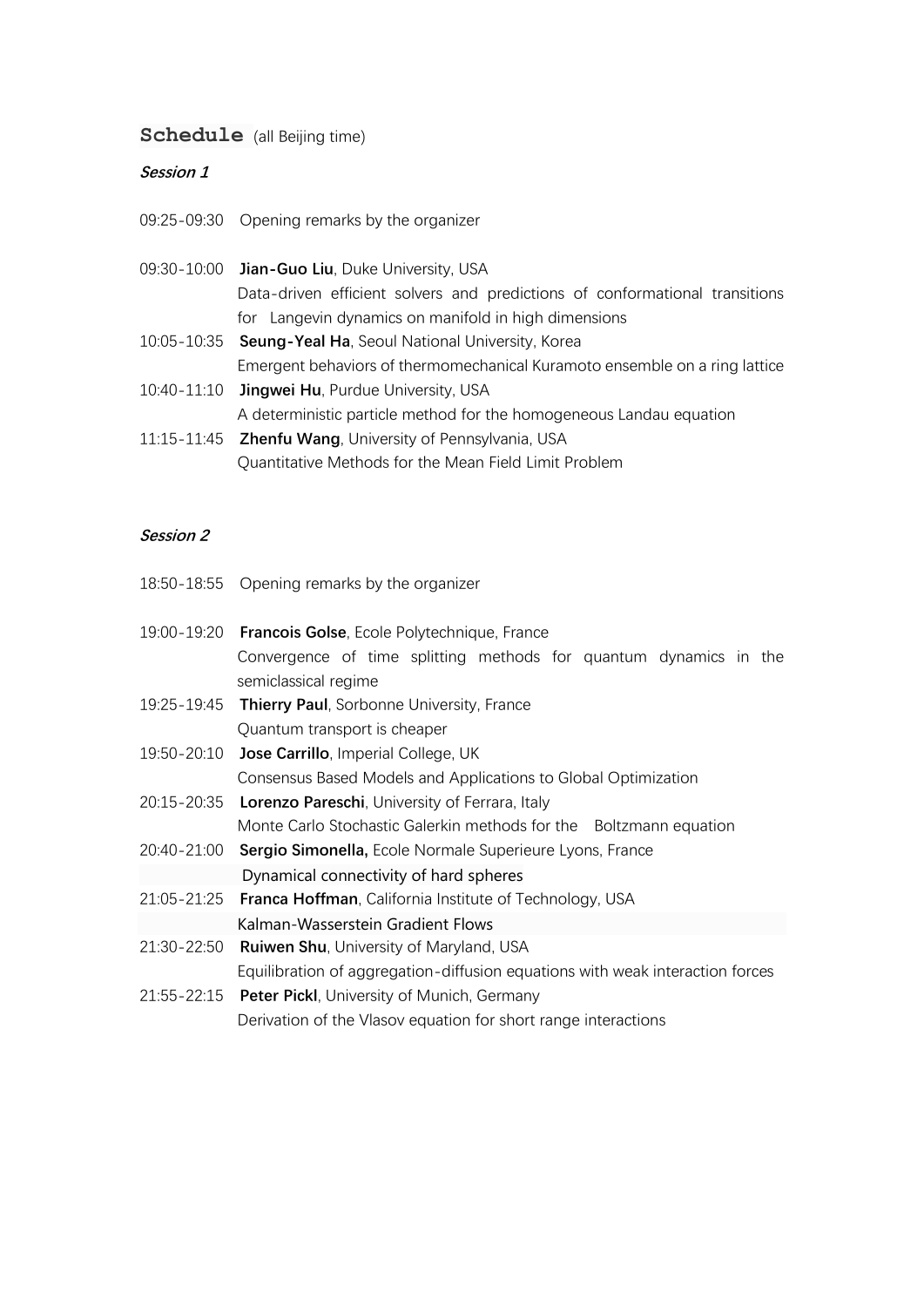# **Abstracts**

**Jose Carrillo**, Imperial College, UK Consensus Based Models and Applications to Global Optimization

We will review the state of the art in Consensus Based Optimization models both from the theoretical and practical viewpoint. Ideas on the proof of the convergence of the algorithm will be given together with a discussion about its performance in the challenging problem of global optimization. The talk is based on recent works with Y.-P. Choi, O. Tse, C. Totzeck, L. Li, S. Jin, and Y. Zhu.

**Francois Golse**, Ecole Polytechnique, Paris, France Convergence of time splitting methods for quantum dynamics in the semiclassical regime

The purpose of this talk is to give quantitative convergence estimates proving that time splitting methods for quantum dynamics converge uniformly in the semiclassical regime. (Joint work with Shi Jin and Thierry Paul).

**Seung Yeal Ha**, Seoul National University, Korea Emergent behaviors of thermomechanical Kuramoto ensemble on a ring lattice

The temporal evolution of thermomechanical Kuramoto oscillators often appears in biological oscillator ensemble. In this talk, we propose a new generalized thermomechanical Kuramoto model on a ring lattice. Our proposed model is derived from the thermodynamic Cucker-Smale model for flocking on the 2D free space under the assumption that the ration between velocity field and temperature field at each lattice point has a uniform magnitude. The proposed model satisfies an entropy principle and exhibits emergent dynamics under some sufficient frameworks formulated in terms of initial data and system parameters. Moreover, the phase field tends to the Kuramoto phase field time-asymptotically.

**Franca Hoffman**, California Institute of Technology, USA Kalman-Wasserstein Gradient Flows

Abstract: We study a class of interacting particle systems that may be used for optimization. By considering the mean-field limit one obtains a nonlinear Fokker-Planck equation. This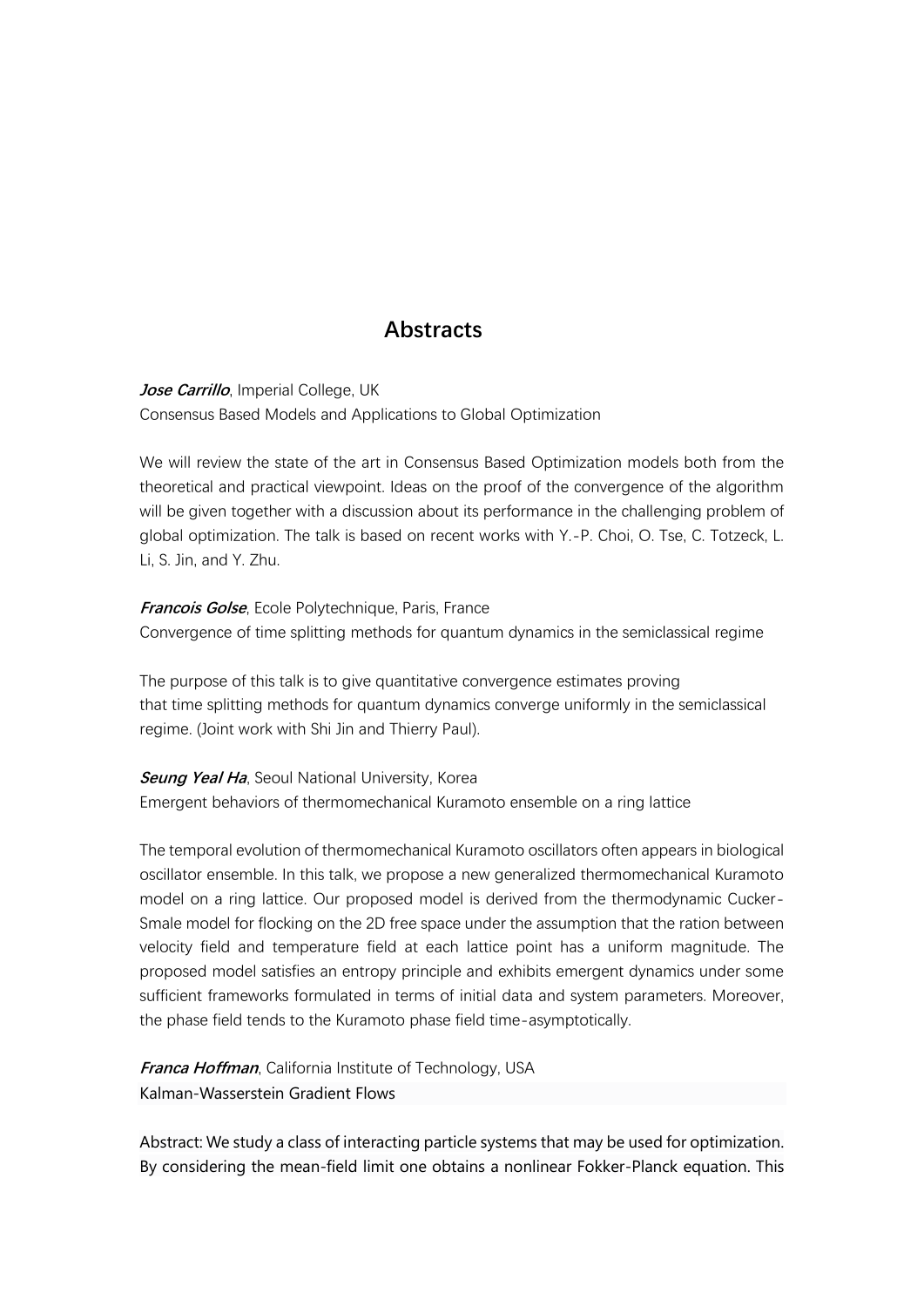equation exhibits a gradient structure in probability space, based on a modified Wasserstein distance which reflects particle correlations: the Kalman-Wasserstein metric. This setting gives rise to a methodology for calibrating and quantifying uncertainty for parameters appearing in complex computer models which are expensive to run, and cannot readily be differentiated. This is achieved by connecting the interacting particle system to ensemble Kalman methods for inverse problems. This is joint work with Alfredo Garbuno-Inigo (Caltech), Wuchen Li (UCLA) and Andrew Stuart (Caltech).

#### *Jingwei Hu*, Purdue University, USA

A deterministic particle method for the homogeneous Landau equation

We propose a novel deterministic particle method to numerically approximate the Landau equation for plasmas. Based on a new variational formulation in terms of gradient flows of the Landau equation, we regularize the collision operator to make sense of the particle solutions. These particle solutions solve a large coupled ODE system that retains all the important properties of the Landau operator, namely the conservation of mass, momentum and energy, and the decay of entropy. We illustrate our new method by showing its performance in several test cases including the physically relevant case of the Coulomb interaction. The comparison to the exact solution and the spectral method is strikingly good maintaining 2nd order accuracy. Moreover, an efficient implementation of the method via the treecode is explored. This gives a proof of concept for the practical use of our method when coupled with the classical PIC method for the Vlasov equation. This is joint work with J. A. Carrillo, L. Wang, and J. Wu.

#### **Jian-Guo Liu**, Duke University, USA

Data-driven efficient solvers and predictions of conformational transitions for Langevin dynamics on manifold in high dimensions

We work on dynamic problems with collected data  $\{\max_i\}\$  that well-distributed on manifold \$\mm\subset\bR^p\$, \$p\gg 1\$. Using the diffusion map, we first learn the reaction coordinates \$\my\$ such that dataset \$\{\my\_i\}\subset\nn\$ is isometric embedded into a low dimensional Euclidean space \$\bR^\ell\$. This enables us to obtain an efficient approximation for the dynamics, described on a Fokker-Plank equation on manifold \$\nn\$. Thanks to this, we proposed an implementable data-driven upwind scheme which automatically incorporates the manifold structure and give the convergence analysis to the Fokker-Plank equation on \$\nn\$. The proposed upwind scheme also gives a Markov chain with transition probability between the nearest neighbor points, which enables us to conduct manifoldrelated computations directly such as finding optimal coarse-grained network and minimal energy path representing chemical reactions or conformational changes. As a byproduct, we also give the algorithms for generating equilibrium potential for new physical system with new parameters. Using the proposed upwind scheme, we calculate the trajectory of the Fokker-Plank equation on \$\nn\$ with new equilibrium and then pullback to the original high dimensional space as an effective generative data for the new physical system.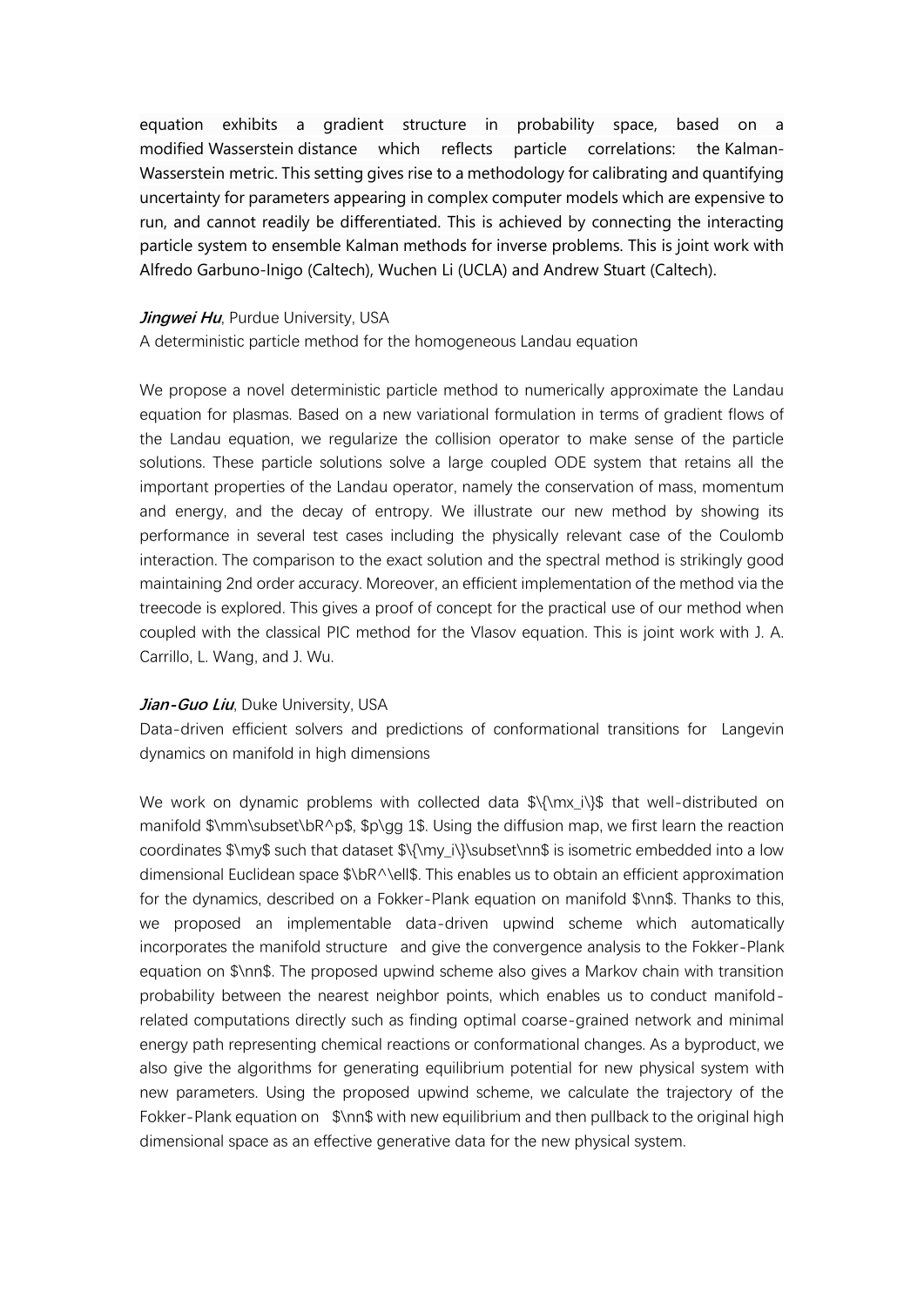## **Lorenzo Pareschi**, University of Ferrara, Italy Monte Carlo Stochastic Galerkin methods for the Boltzmann equation

We propose a novel numerical approach for the Boltzmann equation with uncertainties. The method combines the efficiency of classical direct simulation Monte Carlo (DSMC) schemes in the phase space together with the accuracy of stochastic Galerkin (sG) methods in the random space. This hybrid formulation makes it possible to construct methods that preserve the main physical properties of the solution along with spectral accuracy in the random space. The schemes are developed and analyzed in the case of space homogeneous problems as these contain the main numerical difficulties. Several test cases are reported, both in the Maxwell and in the variable hard sphere (VHS) framework, and confirm the properties and performance of the new methods.

**Thierry Paul**, Sorbonne University, France Quantum transport is cheaper

Bipartite (Euclidean) matching problems in classical and quantum mechanics are compared. The quantum case is treated in terms of a quantum version of the Wasserstein distance. We show that the optimal quantum cost can be cheaper than the classical one. We treat in detail the case of two particles: the equal mass case leads to equal quantum and classical costs. Moreover, we show examples with different masses for which the quantum cost is strictly cheaper than the classical cost.

#### **Peter Pickl**, University of Munich, Germany

Derivation of the Vlasov equation for short range interactions

The derivation of the Vlasov equation from Newtonian mechanics is an old problem in mathematical physics. But while the most interesting interactions in nature have singularities, one typically assumes some Lipschitz condition on the interaction force for its microscopic derivation. Recent developments have given results, where the interaction force gets singular when the particle number N tends to infinity. Usually by mollifying or cutting the singularity with a N-dependent mollifier or cut-off parameter.

In the talk I will present a recent result for short range interaction which also get singular as N tends to infinity.

#### **Ruiwen Shu**, University of Maryland, USA

Equilibration of aggregation-diffusion equations with weak interaction forces

This paper studies the large time behavior of aggregation-diffusion equations. For one spatial dimension with certain assumptions on the interaction potential, the diffusion index \$m\$, and the initial data, we prove the convergence to the unique steady state as time goes to infinity (equilibration), with an explicit algebraic rate. The proof is based on a uniform-in-time bound on the first moment of the density distribution, combined with an energy dissipation rate